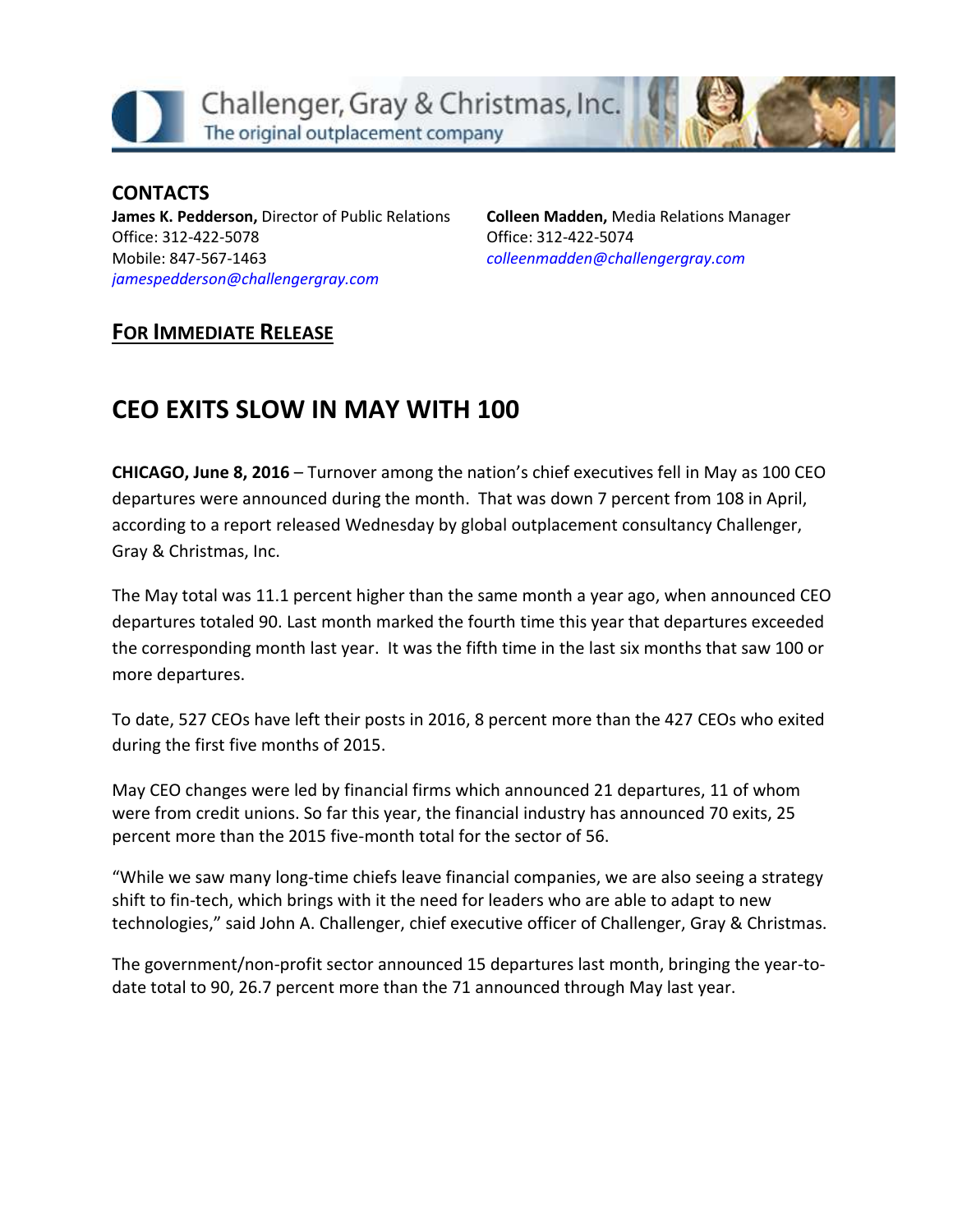"As many states struggle with budget cuts and revenue issues, government agencies and nonprofits are dealing with funding losses causing many organizations to suspend operations. Other agencies are bringing in leaders with cost-cutting experience to work with leaner budgets," noted Challenger.

Hospitals saw 12 CEOs leave their posts, while other health care companies announced 11.

Retirement was the most oft-cited reason for departure in May as 22 chief executives used this reason with 151 occurring year to date. Another 20 resigned, while 19 stepped down into other positions, usually at the C-level or as board chair. Seventeen found new positions in other companies, four of whom are CEOs in their new positions.

# # #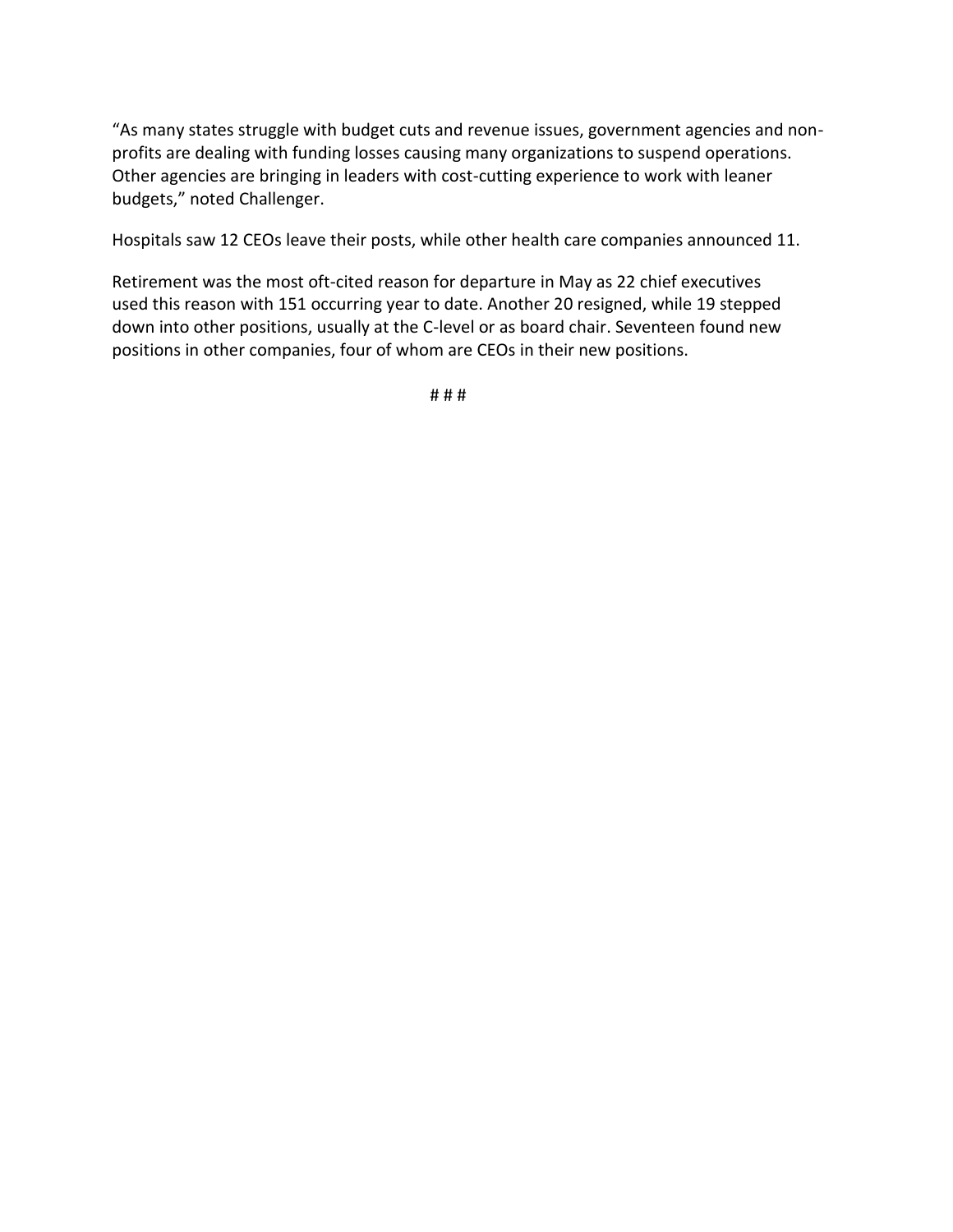#### **CEO DEPARTURES**

By Month

|                 | 2016 | 2015  | 2014  | 2013  | 2012  | 2011  | 2010  |
|-----------------|------|-------|-------|-------|-------|-------|-------|
| January         | 131  | 110   | 131   | 113   | 123   | 96    | 89    |
| <b>February</b> | 87   | 94    | 112   | 110   | 104   | 92    | 132   |
| <b>March</b>    | 101  | 95    | 123   | 86    | 94    | 99    | 119   |
| <b>April</b>    | 108  | 97    | 94    | 94    | 90    | 103   | 101   |
| <b>May</b>      | 100  | 90    | 98    | 104   | 99    | 103   | 125   |
| June            |      | 102   | 103   | 94    | 99    | 113   | 107   |
| July            |      | 128   | 105   | 128   | 83    | 104   | 88    |
| <b>August</b>   |      | 107   | 119   | 113   | 104   | 104   | 95    |
| September       |      | 104   | 124   | 107   | 95    | 108   | 111   |
| <b>October</b>  |      | 94    | 122   | 104   | 108   | 91    | 81    |
| <b>November</b> |      | 86    | 103   | 94    | 112   | 82    | 79    |
| <b>December</b> |      | 114   | 107   | 99    | 103   | 83    | 107   |
| <b>TOTAL</b>    | 527  | 1,221 | 1,341 | 1,246 | 1,214 | 1,178 | 1,234 |

**Copyright 2016 Challenger, Gray & Christmas, Inc.**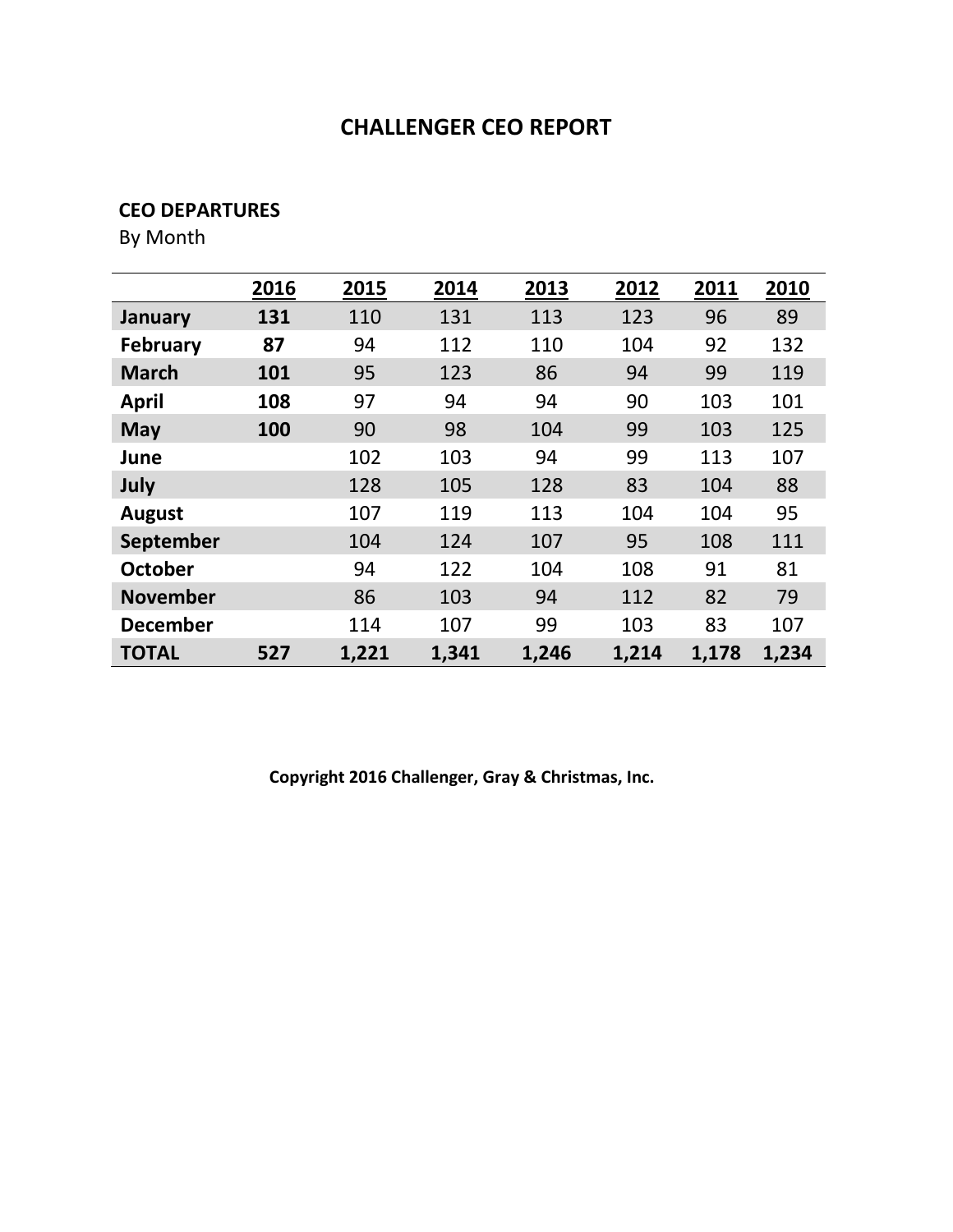#### **CEO DEPARTURES**

| By Industry                  |                |                |                |                     |                     |
|------------------------------|----------------|----------------|----------------|---------------------|---------------------|
|                              | 15-May         | $16 - Apr$     | 16-May         | <b>Jan-May 2015</b> | <b>Jan-May 2016</b> |
| Aerospace/Defense            | $\mathbf{1}$   | $\overline{2}$ |                | $\overline{2}$      | $\overline{4}$      |
| <b>Apparel</b>               | $\mathbf 1$    |                | $\mathbf 1$    | 5                   | $\overline{2}$      |
| <b>Automotive</b>            |                | $\overline{3}$ | 3              | 9                   | 11                  |
| <b>Chemical</b>              | $\overline{2}$ |                | $\mathbf{1}$   | 5                   | 3                   |
| <b>Commodities</b>           |                |                |                | $\mathbf{1}$        | $\mathbf{1}$        |
| Computer                     | $\bf 8$        | 14             | $\overline{7}$ | 40                  | 49                  |
| <b>Construction</b>          | $\mathbf{1}$   | $\overline{2}$ | $\mathbf{1}$   | 5                   | 6                   |
| <b>Consumer Products</b>     | $\,$ 6 $\,$    | 4              | 3              | 15                  | 17                  |
| <b>Electronics</b>           | $\mathbf{1}$   | $\overline{2}$ | $\overline{2}$ | 4                   | $6\phantom{1}6$     |
| <b>Energy</b>                | $\overline{4}$ | 5              | $\overline{2}$ | 14                  | 16                  |
| <b>Entertainment/Leisure</b> | $\mathbf{1}$   | 9              | 3              | 22                  | 33                  |
| <b>Financial</b>             | 6              | 13             | 21             | 56                  | 70                  |
| Food                         | $\mathbf{1}$   | $\mathbf{1}$   | $\overline{2}$ | 17                  | 9                   |
| Government/Non-Profit        | 25             | 14             | 15             | 71                  | 90                  |
| <b>Health Care/Products</b>  | 6              | 5              | 11             | 34                  | 33                  |
| <b>Hospitals</b>             | $\overline{7}$ | 15             | 12             | 59                  | 61                  |
| <b>Industrial Goods</b>      | 8              | $\overline{2}$ | $\mathbf{1}$   | 14                  | 12                  |
| <b>Insurance</b>             |                | $\mathbf{1}$   | 3              | $\overline{7}$      | 8                   |
| Legal                        | $\mathbf{1}$   |                |                | 5                   | $\mathbf{1}$        |
| <b>Media</b>                 | $\mathbf 1$    | 3              | $\overline{2}$ | 9                   | 12                  |
| Pharmaceutical               | $\mathbf{1}$   | $\overline{2}$ | $\overline{2}$ | 21                  | 17                  |
| <b>Real Estate</b>           | $\overline{2}$ | $\overline{2}$ | 3              | 16                  | 11                  |
| <b>Retail</b>                | $\overline{2}$ | $\mathbf{1}$   | $\overline{2}$ | 12                  | 15                  |
| <b>Services</b>              | $\overline{2}$ | 5              | $\overline{2}$ | 15                  | 19                  |
| <b>Telecommunications</b>    | $\mathbf{1}$   |                | $\mathbf{1}$   | 6                   | $\overline{4}$      |
| <b>Transportation</b>        | $\overline{2}$ | $\mathbf{1}$   |                | 15                  | 8                   |
| <b>Utility</b>               |                | $\overline{2}$ |                | 7                   | 9                   |
| <b>TOTAL</b>                 | 90             | 101            | 100            | 486                 | 527                 |

**Copyright 2016 Challenger, Gray & Christmas, Inc.**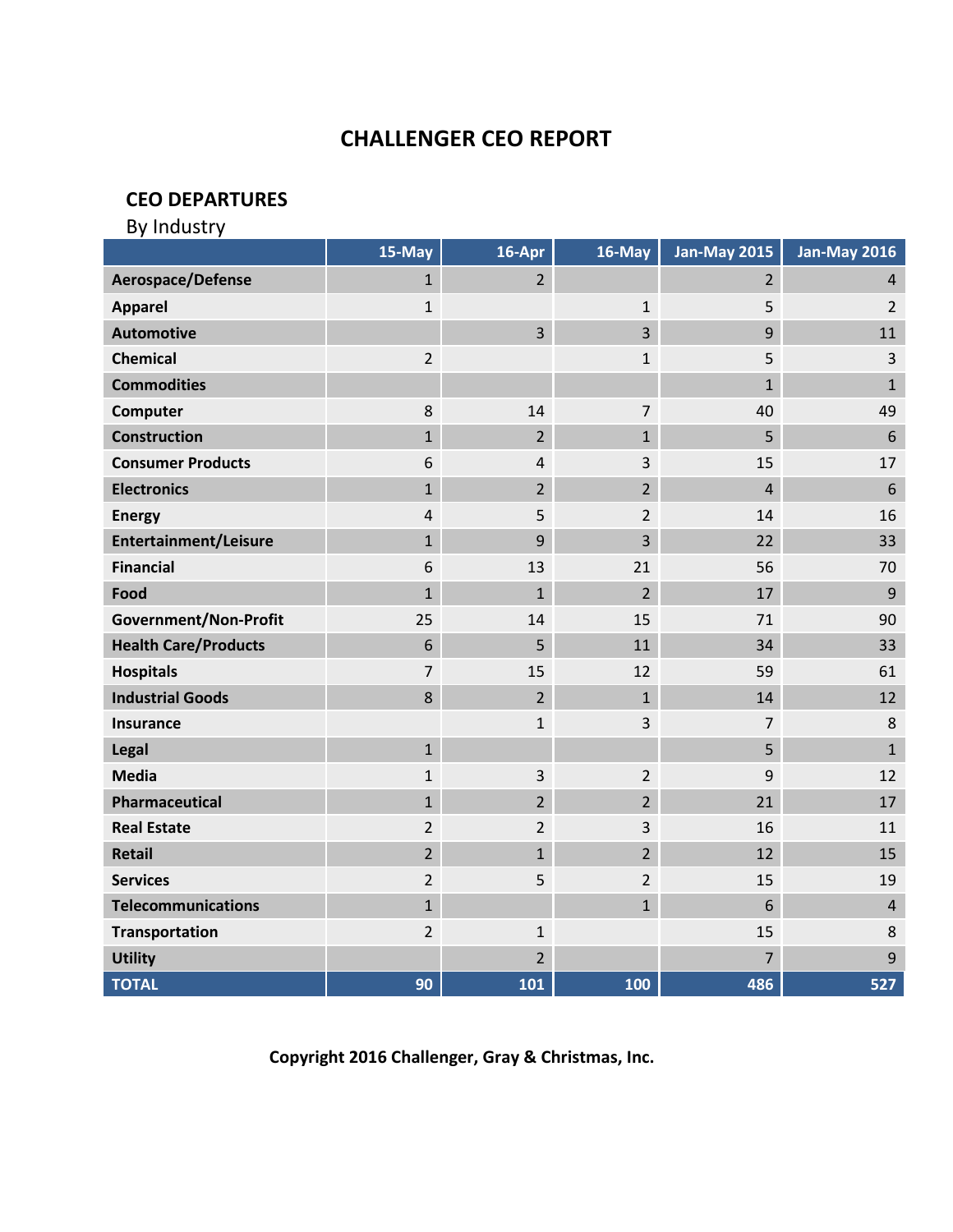### **CEO DEPARTURES**

| <b>By State</b>      |                |                |
|----------------------|----------------|----------------|
| <b>EAST</b>          | <b>MAY</b>     | Y-T-D          |
| <b>New York</b>      | 7              | 30             |
| Pennsylvania         | 5              | 24             |
| <b>Massachusetts</b> | $\overline{7}$ | 18             |
| Dist. of Columbia    |                | 12             |
| <b>Maryland</b>      | $\overline{2}$ | 10             |
| <b>New Jersey</b>    | $\mathbf{1}$   | 8              |
| <b>Connecticut</b>   | $\mathbf{1}$   | $\overline{7}$ |
| Vermont              | $\mathbf{1}$   | 5              |
| <b>Maine</b>         | $\mathbf{1}$   | 4              |
| <b>New Hampshire</b> | $\overline{2}$ | 4              |
| <b>Rhode Island</b>  |                | 3              |
| <b>Delaware</b>      | $\overline{2}$ | 3              |
| <b>TOTAL</b>         | 29             | 128            |
|                      |                |                |
| <b>MIDWEST</b>       | <b>MAY</b>     | Y-T-D          |
| Ohio                 | $\overline{2}$ | 27             |
| <b>Illinois</b>      | 3              | 26             |
| <b>Minnesota</b>     | $\mathbf{1}$   | 21             |
| Michigan             | 3              | 17             |
| <b>Missouri</b>      | $\overline{2}$ | 14             |

**Copyright 2016 Challenger, Gray & Christmas, Inc.**

**Indiana** 3 **10**

**Iowa** 3 **8 Wisconsin 7 Nebraska** 2 **4**

**Kansas** 1 **3 TOTAL 20 137**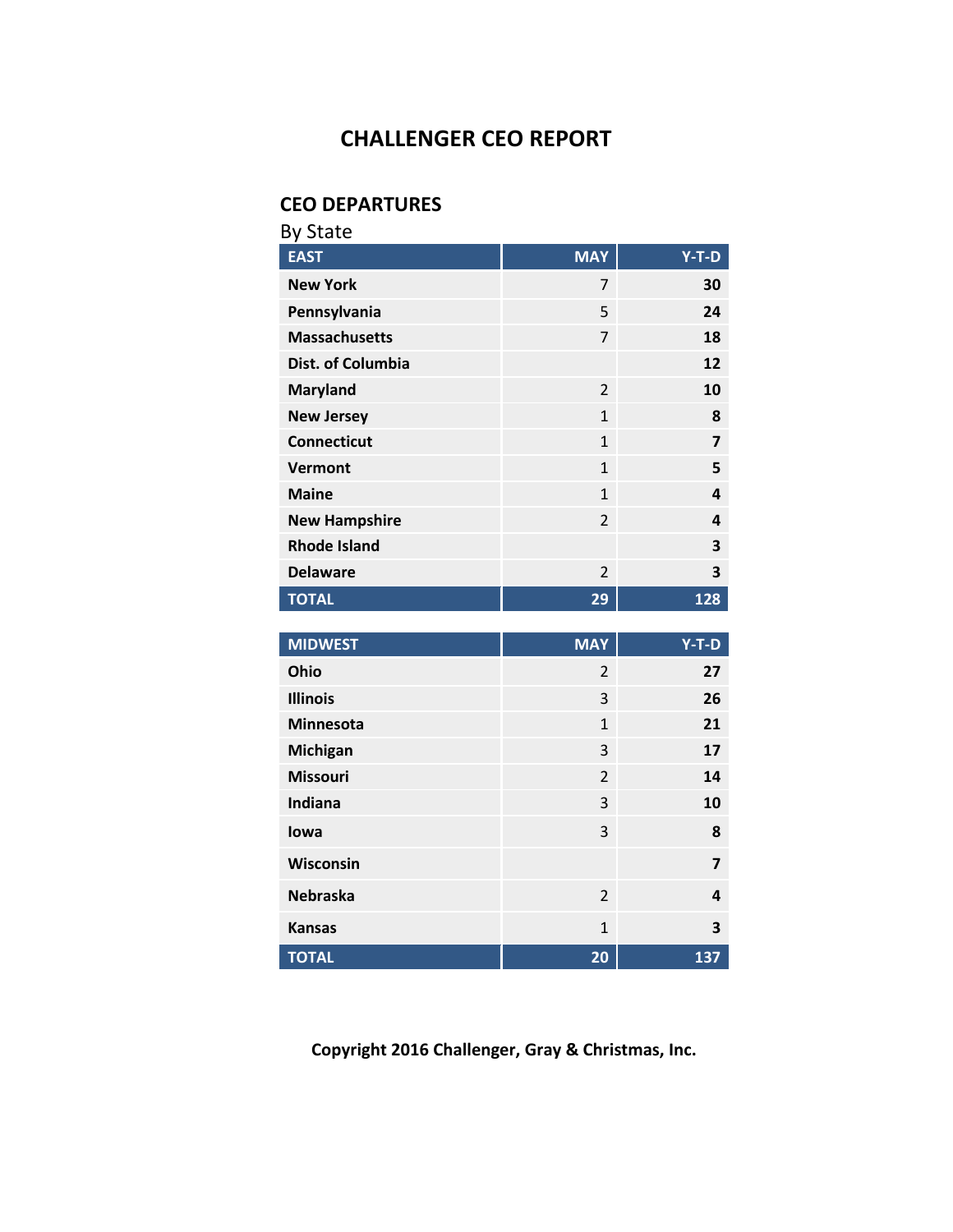#### **CEO DEPARTURES**

| <b>By State</b>             |                |                         |
|-----------------------------|----------------|-------------------------|
| <b>WEST</b>                 | <b>MAY</b>     | $Y-T-D$                 |
| <b>Texas</b>                | 11             | 57                      |
| <b>California</b>           | 10             | 52                      |
| Colorado                    | 3              | 15                      |
| Oregon                      | $\overline{2}$ | 11                      |
| <b>Arizona</b>              |                | 9                       |
| Washington                  | $\overline{2}$ | 7                       |
| <b>Oklahoma</b>             | $\mathbf{1}$   | 5                       |
| Wyoming                     | $\overline{1}$ | 4                       |
| <b>Nevada</b>               |                | 3                       |
| Idaho                       |                | $\overline{\mathbf{c}}$ |
| <b>South Dakota</b>         | $\mathbf{1}$   | $\overline{2}$          |
| Utah                        |                | $\mathbf{1}$            |
| <b>New Mexico</b>           |                | $\mathbf{1}$            |
| <b>Hawaii</b>               |                | $\mathbf{1}$            |
| <b>North Dakota</b>         | $\mathbf{1}$   | 1                       |
| <b>Alaska</b>               |                |                         |
| <b>Montana</b>              |                |                         |
| <b>TOTAL</b>                | 32             | 171                     |
|                             |                |                         |
|                             |                |                         |
| <b>SOUTH</b>                | <b>MAY</b>     | $Y-T-D$                 |
| <b>Florida</b>              | 3              | 23                      |
| <b>Tennessee</b>            | 3              | 16                      |
| N. Carolina                 | 5              | 16                      |
| Georgia                     | $\mathbf 1$    | 13                      |
| Virginia                    | 3              | 9                       |
| S. Carolina                 | $\mathbf{1}$   | 7                       |
| Louisiana                   | $\overline{2}$ | 3                       |
| Kentucky                    |                | $\overline{\mathbf{c}}$ |
| <b>Alabama</b>              | $\mathbf{1}$   | $\overline{2}$          |
| <b>West Virginia</b>        |                |                         |
| <b>Arkansas</b>             |                |                         |
| Mississippi<br><b>TOTAL</b> | 19             |                         |

**Copyright 2016 Challenger, Gray & Christmas, Inc.**